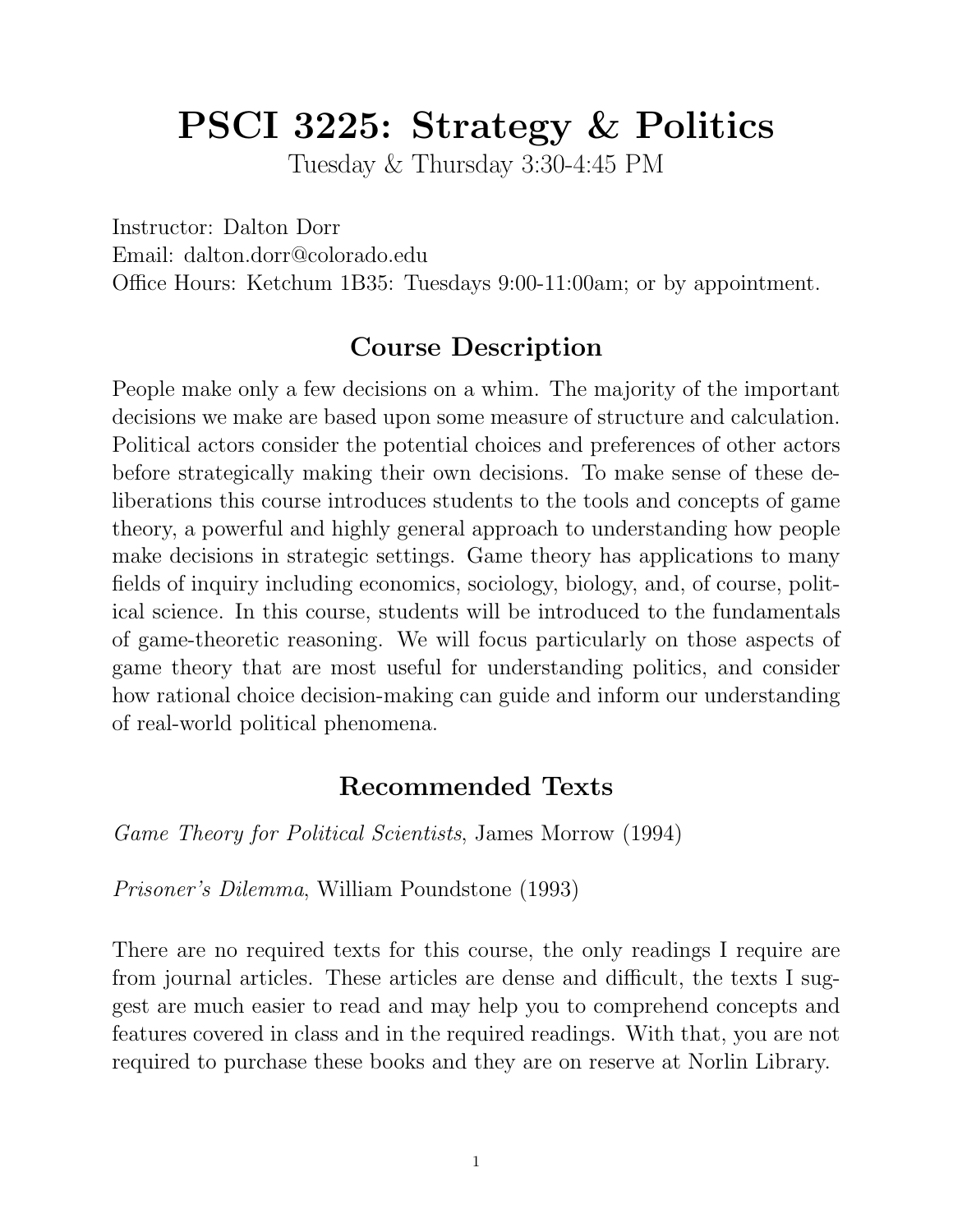# **Grading**

Your final grade will be based on the following four criteria:

Participation: 10% Problem Sets: 30% Midterm Exam 1: 20% Midterm Exam 2: 20% Final Exam: 20%

## **Participation - 10**%

The participation grade is based upon a student's preparation, effort, and involvement in class discussion and activities. Students are expected to complete all assignments and readings prior to class and come ready to engage in the scheduled activities for the class period.

#### **Problem Sets - 30**%

There will be a total of eight (8) problem sets that are to be completed outside of class. You may work on the problems sets together in small groups (2-4 people), and compare your work, but only after attempting them alone. Please note that the material in this class is a little technical and you will benefit enormously from repetition and practice. This is a class where you will learn by doing. As such, I strongly recommend that you take this requirement very seriously and attempt the problem sets on your own before seeking help from others. If you simply copy someone's answers, you will not learn anything from puzzling over the problems and will likely do poorly on exams. You are required to to turn in every problem set on the date they are due. I will deduct a flat 20 points from the assignment grade for each day that the assignment is late. Students who turn in all problem sets on time will earn the right to drop their lowest scoring problem set from their final grade.

#### **Midterm Exams - 40**%

Midterm 1 will be held on Thursday, February 7th. Midterm 2 will be held on Thursday, March 21. The exams are in-class and closed book, and you will not be permitted to work together or use outside help.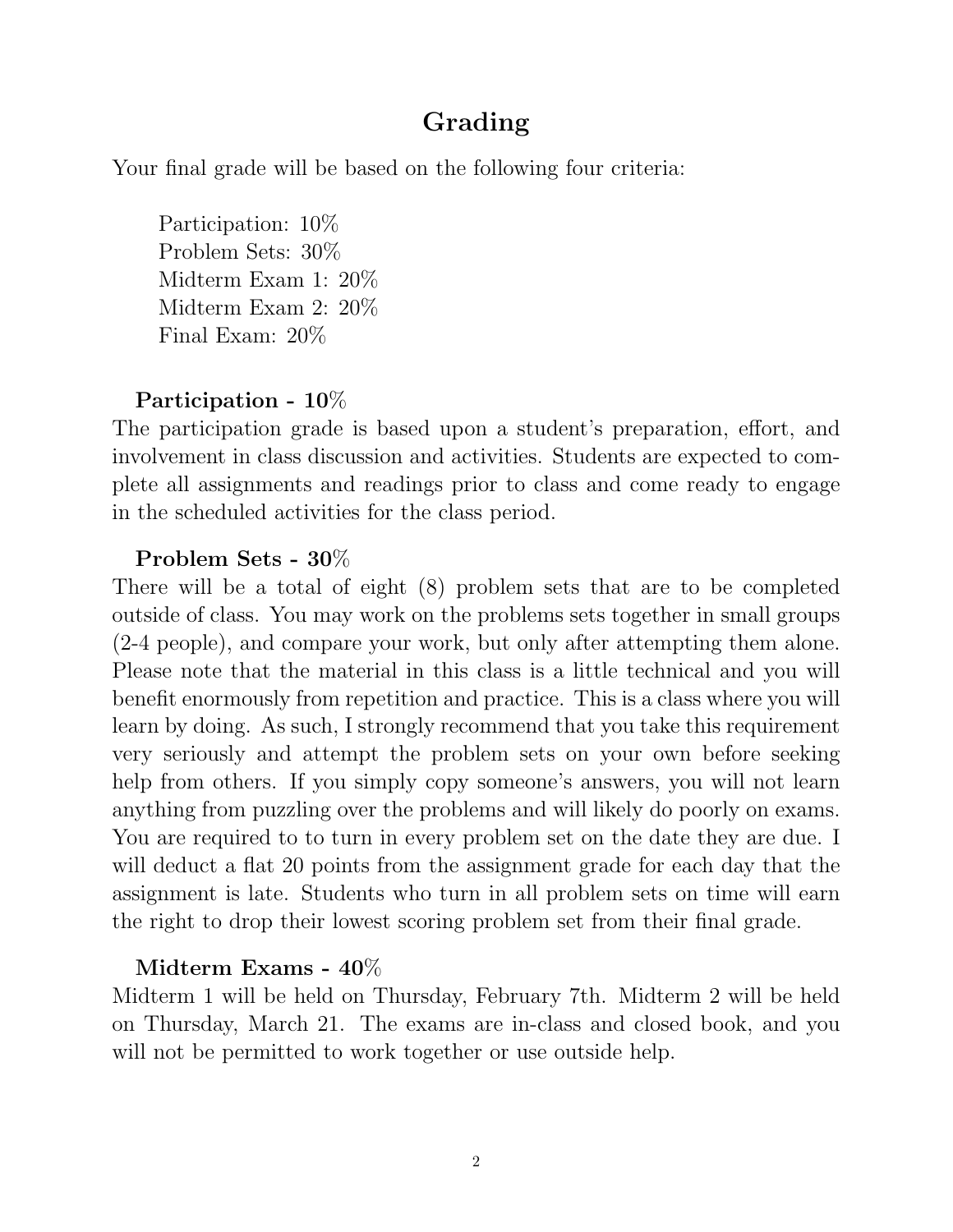#### **Final Exam - 20**%

The final exam will be held on Sunday, May 5th at 4:30 pm. The final exam is comprehensive, which means it will cover material from the entire semester.

#### **Letter Grade Scale**

*A* :*>* 93; *A−* : 92 *−* 90 *B*+ : 89 *−* 87; *B* : 86 *−* 83; *B−* : 82 *−* 80 *C*+ : 79 *−* 77; *C* : 76 *−* 73; *C−* : 72 *−* 70 *D*+ : 69 *−* 67; *D* : 66 *−* 63; *D−* : 62 *−* 60  $F := 60$ 

**A Note on Math:** Though the advanced study of game theory does require some knowledge of higher math, this introductory course does not involve any math more complicated than algebra and arithmetic. I will review most of the mathematics as we move through the semester, but recognize that the purpose of this course is to teach you to apply this math to decisionmaking scenarios. That said, if you are uncomfortable with algebra (solving for unknown parameters given a simple equation) you may struggle in this class. If you have concerns, please meet with me.

## **Assignments**

Problem sets should be turned in as a hard copy at the start of class. Problem sets submitted after the start of class will have 20 points deducted from the grade. Each 24 hour period after 3:30 pm of their assigned due date will result in an additional 20 point grade deduction. In the event of an emergency that prevents you from completing a problem set, come see me and we will discuss a resolution.

## **Syllabus**

This syllabus represents a general plan for the course; I reserve the right to deviate from it as necessary. Students will be given advance notification of any changes to the course plan. Students are responsible for the contents outlined within this syllabus and any changes made thereafter.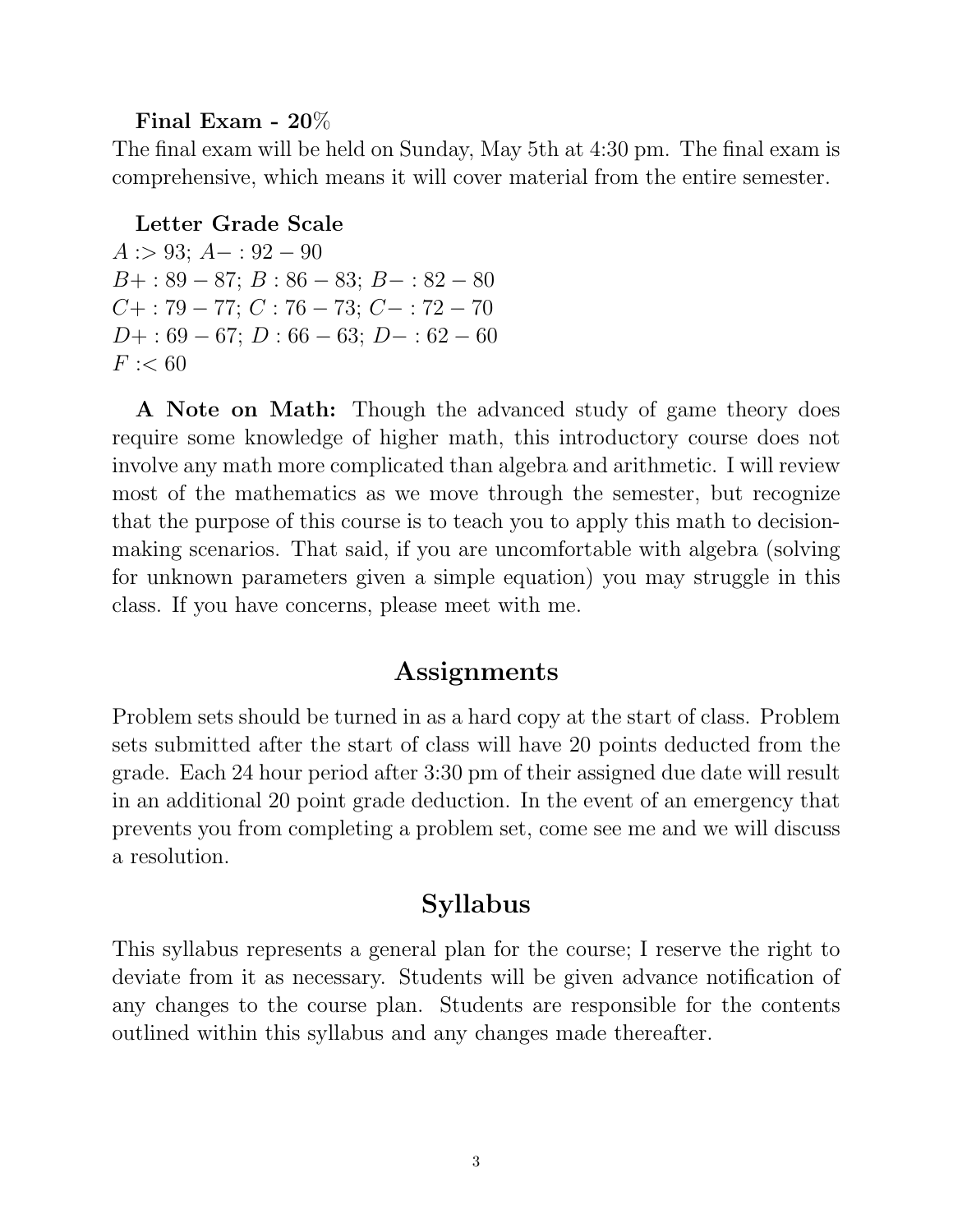# **Course Outline**

| Date    | Content                                      | <b>Notes</b>                                   |
|---------|----------------------------------------------|------------------------------------------------|
| Unit 1  | Purpose & Structure                          |                                                |
| Week 1  | Game Theory in Political Science             | $Opt.$ (Morrow Ch.1; Poundstone Ch.1)          |
| Week 2  | Utility and Decision Theory                  | Opt. (Morrow Ch.2)                             |
|         |                                              | Problem Set 1 due 1-29-19                      |
| Week 3  | Collective Choice $&$ Preference Aggregation | Iversen $&$ Soskice 2006 (canvas)              |
|         |                                              | Problem Set 2 due 2-5-19                       |
| Week 4  | Review & Midterm 1                           |                                                |
| Unit 2  | <b>Applications and Equilibrium</b>          |                                                |
| Week 5  | Normal Form Games                            | Opt. (Morrow pg. $73-104$ )                    |
|         |                                              | Problem Set 3 due 2-19-19                      |
| Week 6  | Nash Equilibrium                             | Weingsat 1997 (canvas)                         |
|         |                                              | Problem Set 4 due 2-26-19                      |
| Week 7  | Introduction to Mixed Strategies             | $Opt.$ (Poundstone Ch.3)                       |
| Week 8  | More Mixed Strategy                          | Opt. (Poundstone Ch.6-8 $\mathcal C$ Ch.10-12) |
|         |                                              | Problem Set 5 due 3-12-19                      |
| Week 9  | <b>Extensive Form Games</b>                  | $Opt.$ (Morrow $Ch.5$ )                        |
| Week 10 | Review & Midterm 2                           |                                                |
| Unit 3  | Information                                  |                                                |
| Week 11 | Uncertainty                                  | Problem Set 6 due 4-9-19                       |
| Week 12 | Incomplete Information                       |                                                |
| Week 13 | Signaling                                    | $Opt.$ (Morrow $Ch.6$ )                        |
|         |                                              | Problem Set 7 due 4-23-19                      |
| Week 14 | Repeated Games                               | Nichter 2008 (canvas)                          |
|         |                                              | Opt. (Morrow pg. 260-291)                      |
|         |                                              | Problem Set 8 due 4-30-19                      |
| Week 15 | Applications & Review                        |                                                |
| Final   | Final Exam: Sunday, May 5 at 4:30-7:00 pm    |                                                |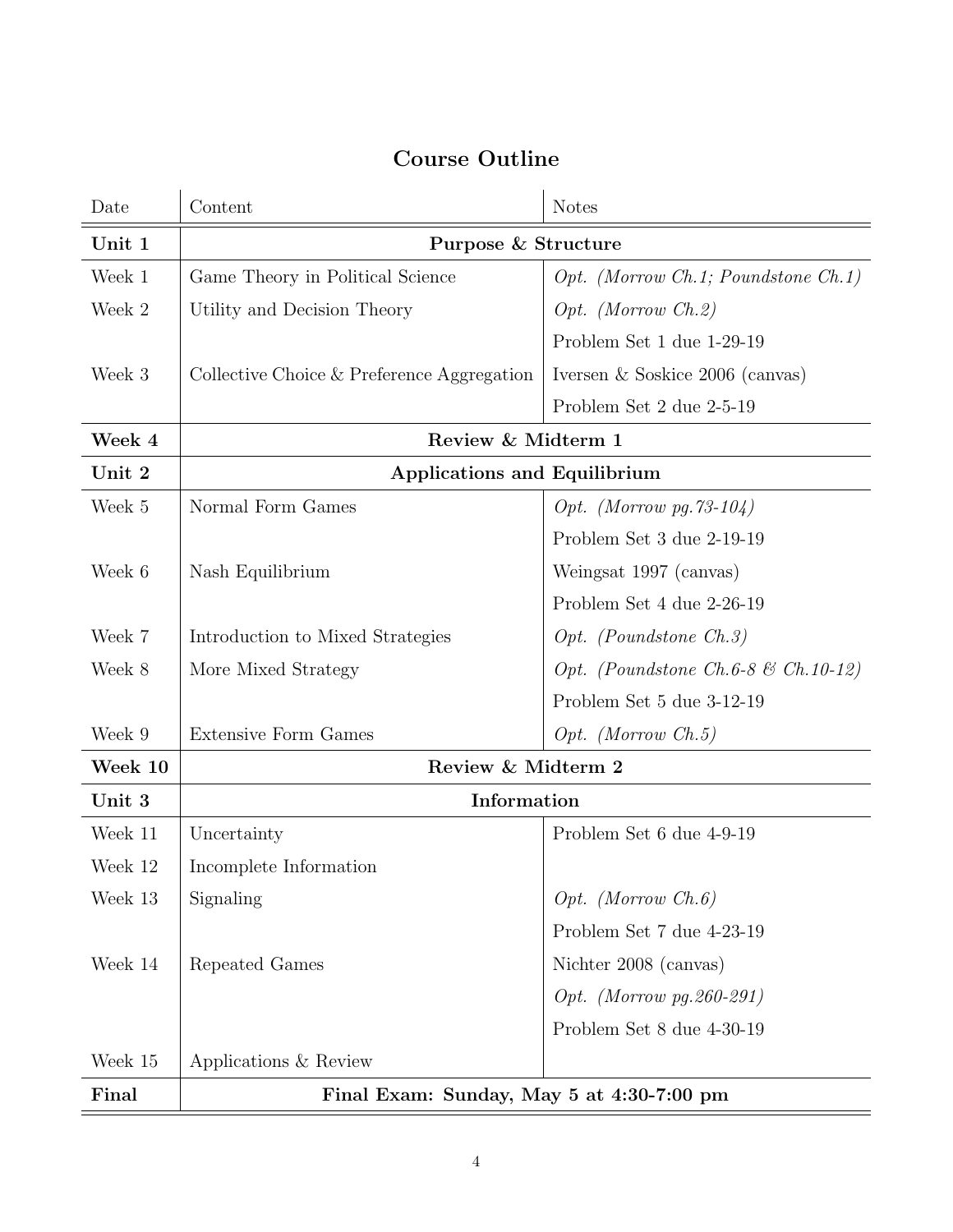## **University Policies**

#### **Honor Code**

All students of the University of Colorado at Boulder are responsible for knowing and adhering to the academic integrity policy of this institution. Violations of this policy may include: cheating, plagiarism, aid of academic dishonesty, fabrication, lying, bribery, and threatening behavior. All incidents of academic misconduct shall be reported to the Honor Code Council and those students who are found to be in violation of the academic integrity policy will be subject to both academic sanctions from the faculty member involved and non-academic sanctions (including but not limited to university probation, suspension, or expulsion). Please refer to http://honorcode.colorado.edu to view the specific guidelines. If you have any questions related to this policy, please contact the Honor Code Council at honor@colorado.edu.

#### **Classroom Behavior**

Students and faculty each have responsibility for maintaining an appropriate learning environment. Those who fail to adhere to such behavioral standards may be subject to discipline. Professional courtesy and sensitivity are especially important with respect to individuals and topics dealing with differences of race, color, culture, religion, creed, politics, veteran's status, sexual orientation, gender, gender identity and gender expression, age, disability, and nationalities. Class rosters are provided to the instructor with the student's legal name. I will gladly honor your request to address you by an alternate name or gender pronoun. Please advise me of this preference early in the semester so that I may make appropriate changes to my records. See policies at: http://www.colorado.edu/policies/classbehavior.html and at: http://www.colorado.edu/studentaairs/judicialaairs/code.html

#### **Disability**

If you qualify for accommodations because of a disability, please submit to me a letter from Disability Services in a timely manner so that your needs can be addressed. Disability Services determines accommodations based on documented disabilities. Contact: (303) 492-8671, Center for Community, N200, and http://www.colorado.edu/disabilityservices.